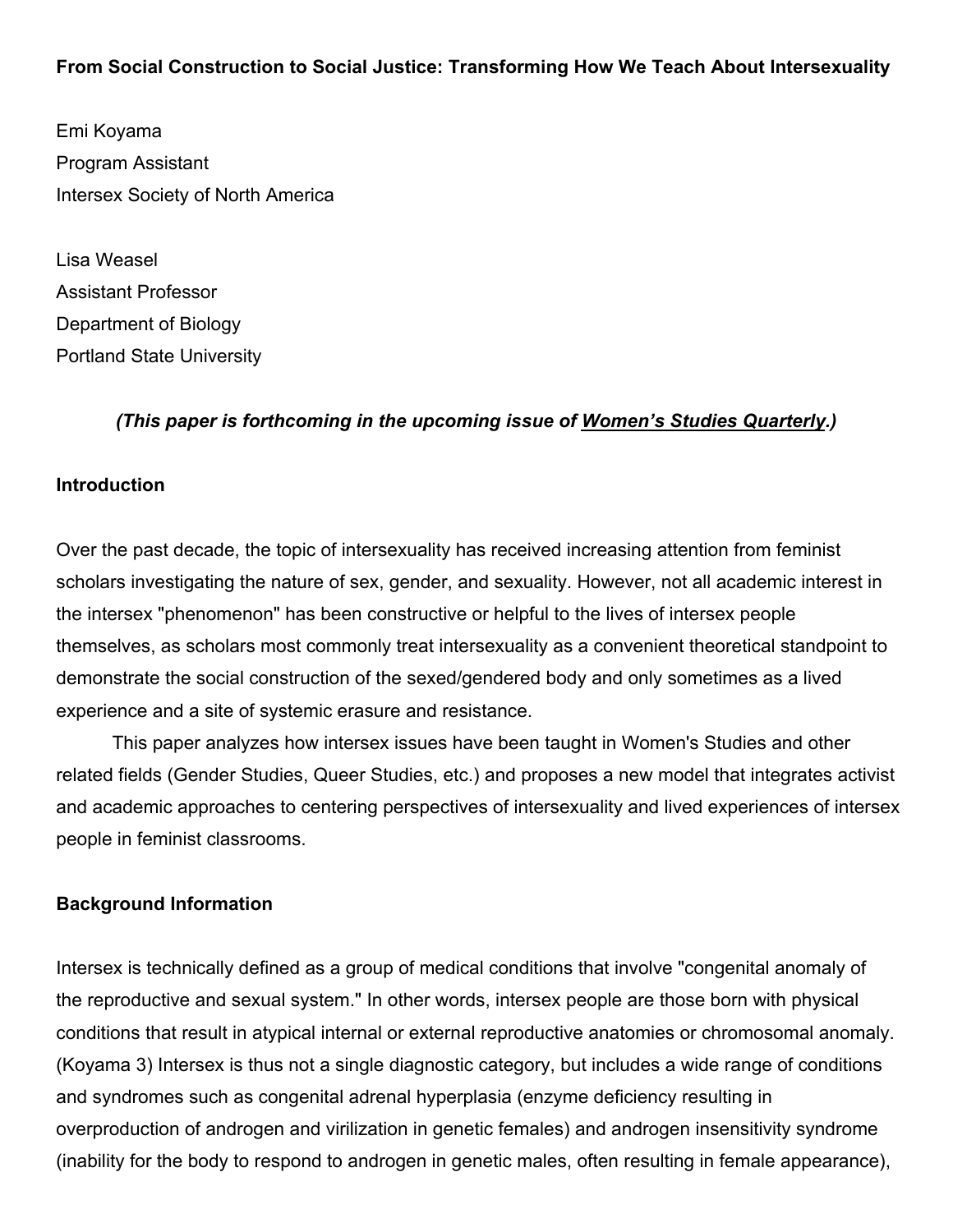just to name two. The estimated frequency of intersex conditions varies depending on how the definition is applied, but it is assumed that one in 2,000 babies in the United States (or approximately five babies per day) are born visibly intersex, prompting early diagnosis and treatment.

Today, the standard treatment for intersex conditions involves surgical and hormonal interventions that are designed to alter the appearance of the body so as to make it more visually "normal," but do not necessarily address any particular health issues (although these may also be present). These surgeries are often performed in early childhood, when the child is too young to understand or consent to what is being done to them, and they are rarely told the truth about their medical history even after they grow older. (Dreger 16).

Even though these surgeries have been performed for the last fifty years, there is little evidence that they are effective and safe in the long-term; on the contrary, several recent studies have confirmed that early surgical treatment on genitals often results in psychological and sexual problems rather than better social adjustment (Creighton et al. 124); (Creighton 219); (Zucker, et al. 300); (Alizai, et al. 1588). The social power and authority of the medical establishment combined with fear and lack of awareness in general public allowed these surgeries to go on unquestioned, inflicting lifelong pain on these defined as intersex.

In 1993, several intersex people created Intersex Society of North America (ISNA), the first advocacy group for people with intersex conditions, to connect with other intersex people and to take back the control over their own bodies. ISNA states: "We believe that intersex is not something so shameful that it has to be concealed medically and socially. We believe that intersex people have the right to know all the information currently available about conditions we experience, and determine for ourselves what is done to our bodies... We oppose the idea that eliminating our physical differences is the way to address social issues we may encounter; rather, we believe in addressing social difficulties intersex people may experience through social and psychological interventions." (1)

#### **Intersex in Women's Studies: Where We Are Now**

There has been a growing interest and attention to the topic of intersexuality in Women's Studies in the recent years. To investigate how intersex issues are being integrated into Women's Studies classrooms, we conducted a small internet-based survey of 24 self-selected scholars in Spring 2001 on how they teach about this topic in their courses. Invitation to participate in the survey was distributed through academic mailing lists that deal with Women's Studies, Queer Studies, and other related fields. Responses were collected through the specially designed web site, and were analyzed for themes. While not relying upon a controlled research design and primarily exploratory in nature,

 $\mathcal{D}_{\mathcal{L}}$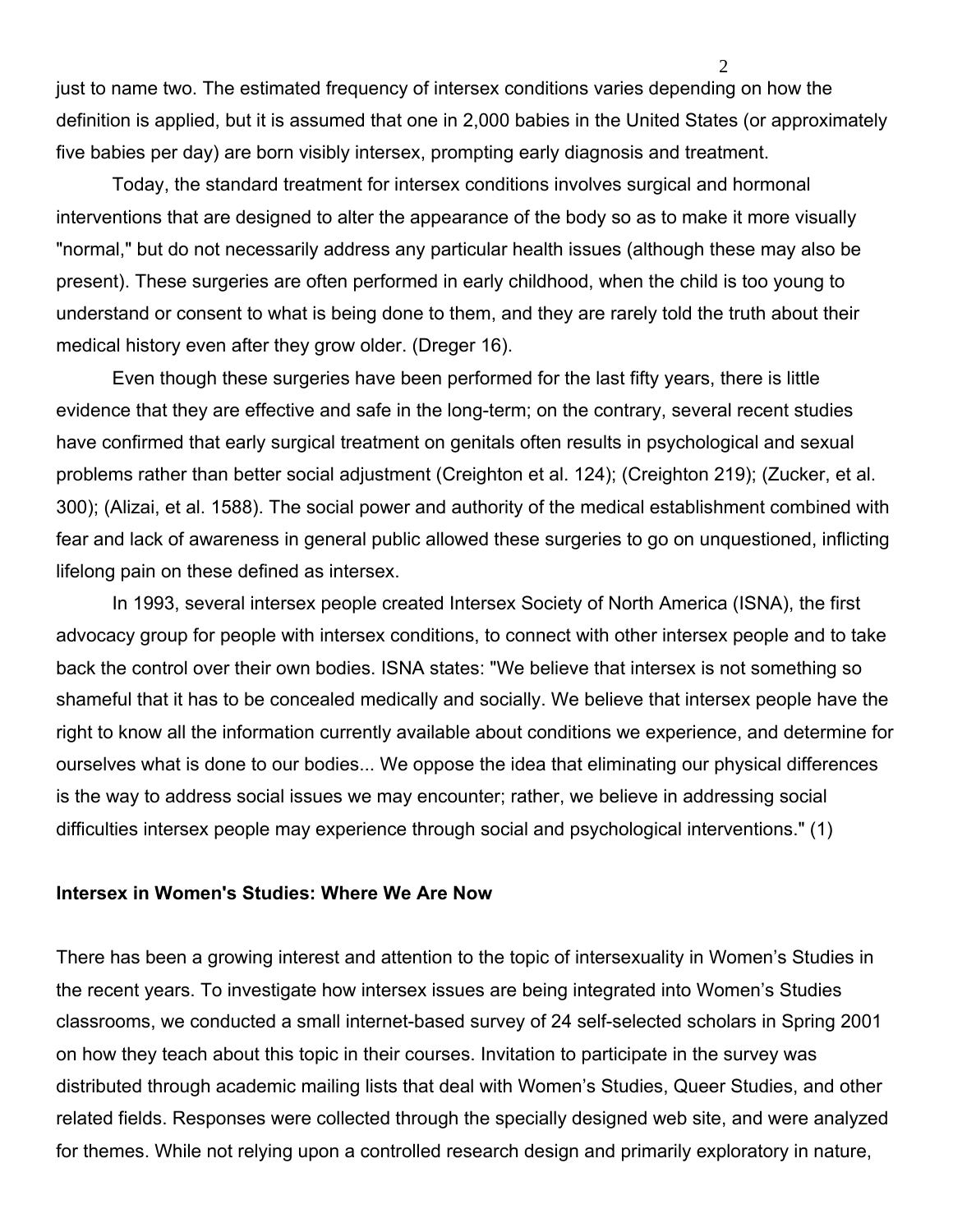the preliminary results of this pilot study nonetheless confirmed our prediction that intersex existence is understood and presented largely as a scholarly object to be studied in order to deconstruct the notion of binary sexes (and thus sexism and homophobia) rather than a subject that has real-world implications for real people.

Our survey found that the approach to intersex issues taking place in Women's Studies classrooms is severely limited, despite instructors' good intentions. For example, only four out of 24 respondents use materials written or produced by known intersex people, despite the fact these materials have become widely available in the last few years and would provide a perspective on intersexuality central to any theoretical discussion.

According to our survey, Anne Fausto-Sterling's 1993 classic, The five sexes: why male and female are not enough continues to be the favored text among our respondents, with 15 instructors reporting using it; 19 of 24 instructors use this and/or other works by Fausto-Sterling. Other nonintersex scholars cited by more than once were Suzanne Kessler (6), Alice Domurat Dreger (3), Judith Butler (2), and Kate Bornstein (2). Intersex writers mentioned were ISNA (3), Cheryl Chase (2), Angela Moreno (1), Morgan Holmes (1), and Martha Coventry (1).

In response to the question regarding their selection of materials, only one of the respondents reported a conscious effort to give voices to intersex people by using sources produced by intersex people themselves. A respondent who included multiple works by intersex authors reported that they were brought to her attention by her students, who found them on the Internet. Because few intersex people have access to publication in academic journals, incorporating non-academic sources such as magazine articles and web sites seems to be a good strategy.

Several respondents seem to be confusing or conflating intersex issues and transsexual/transgender issues, as in response to this question they mentioned some works by or about transsexual/transgender individuals such as Kate Bornstein that do not address intersex issues in depth. While it is not an uncommon to associate intersexuality issues with transsexual or transgender issues, this is nonetheless a misperception that overlooks very specific ways intersex people's right to self-determination and informed consent are taken away under the guise of providing necessary medical treatment.

As for the reasons for including materials addressing intersexuality, nearly all respondents stated that one of the main purposes was to deconstruct one or more conventional understandings of human sexes, genders, and sexualities. In many cases, this revelation is then used to deconstruct gender roles, compulsory heterosexuality, and even scientific objectivity. Our respondents use the subject of intersex as a gender issue, and a way to illustrate the social construction of gender, without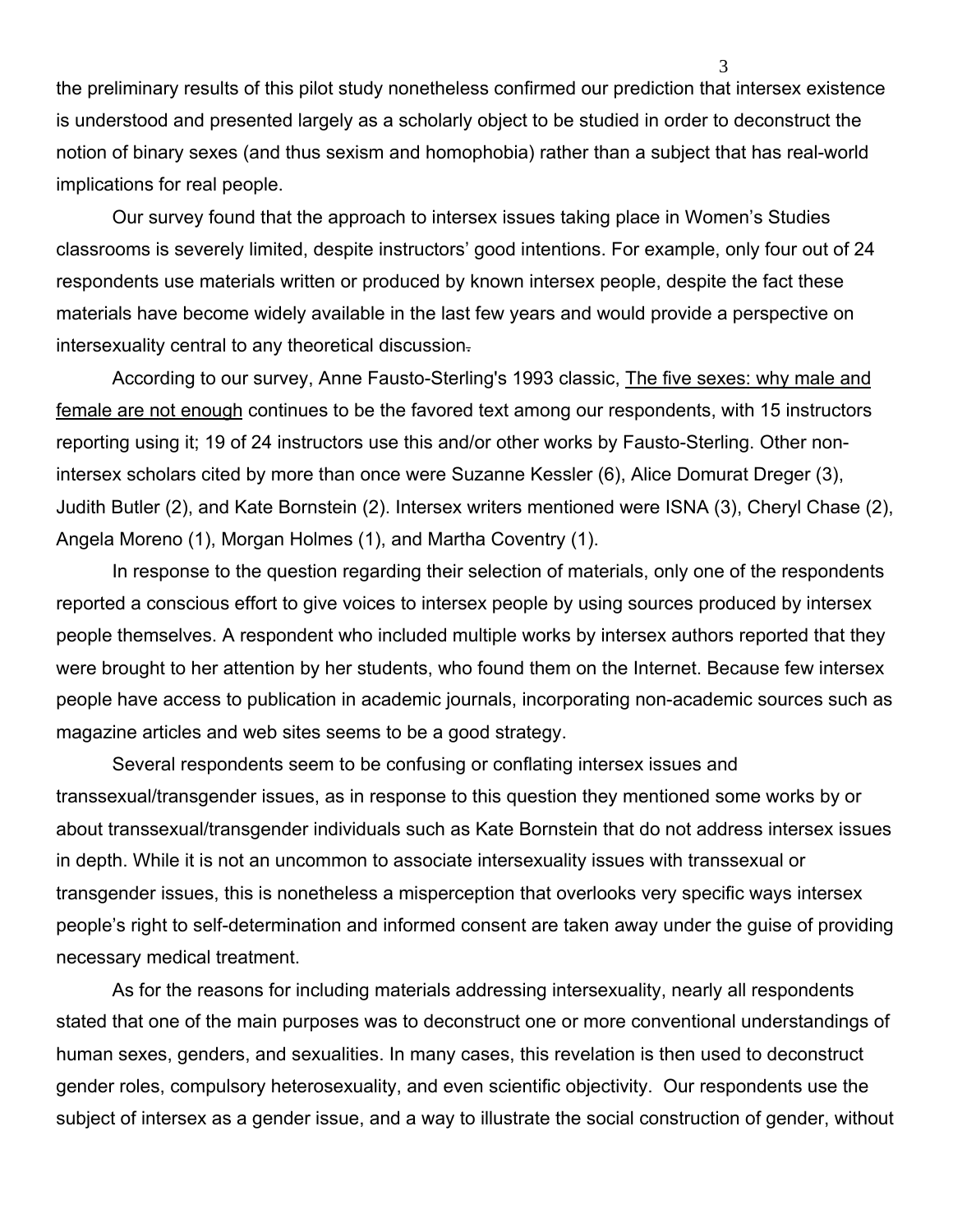explicitly addressing medical ethics or other issues with direct real-life implication to the lives of intersex people.

That is not to say that none of the respondents thought about raising awareness around intersex issues, as a small number of respondents indicated raising awareness of intersex issues as one of their goals. However, even in these cases, there are mismatches between this stated goal and the kind of materials they selected for use in the courses. For example, Fausto-Sterling had not spoken with any intersex person at the time she wrote The five sexes, and thus only discussed historical cases. Rather than increasing awareness of intersex issues and affirming students who are themselves intersexed, use of such outdated materials in the absence of more contemporary materials by intersex people may further mythologize and exoticize intersex existence and make it seem like an anomaly of the past. In another example, one respondent wrote: "[Intersex] issues are marginalized and need to be given more attention. Here I often direct students to the writings of transsexuals such as Kate Bornstein and Leslie Feinberg" Although the goal is to raise awareness of intersex issues, neither Bornstein nor Feinberg is known to be intersexed and it is unclear how these writings provide more attention to intersex issues. Most likely, this problem arises from the confusion surrounding intersexuality and its distinction from transsexual/transgender issues discussed above.

Furthermore, beyond the assumption that a greater visibility will eventually lead to the liberation of a marginalized group, a carry-over from lesbian/gay/bisexual/transgender (LGBT) politics, there seems to be little thought around how advocating for intersex people might take a different form or require a different set of priorities than advocating for LGBT communities. As one intersexed speaker said during the National Gay and Lesbian Task Force's Creating Change conference in November 2000, "if virtually all gays and lesbians were forced to undergo reparative therapy against their will, and it was done in complete silence and secrecy so that none of them knew each other, visibility would be last on their agenda." While LGBT communities can certainly provide forum for addressing intersex issues, conflating or collapsing intersexuality into LGBT agendas fails to acknowledge the specific and urgent issues facing intersex people.

Because the existence of intersex people is under pervasive marginalization and erasure, there is a concern that classroom discussion about intersexuality could wind up reinforcing exoticization and objectification of intersex people. This is particularly damaging to students who are themselves intersexed, whether or not those around them are aware of their intersex status. We included in this survey a question about how instructors maintain a safe learning environment for students who may be intersexed because we wanted to stimulate awareness of these students' existence among instructors as much as to determine their answers.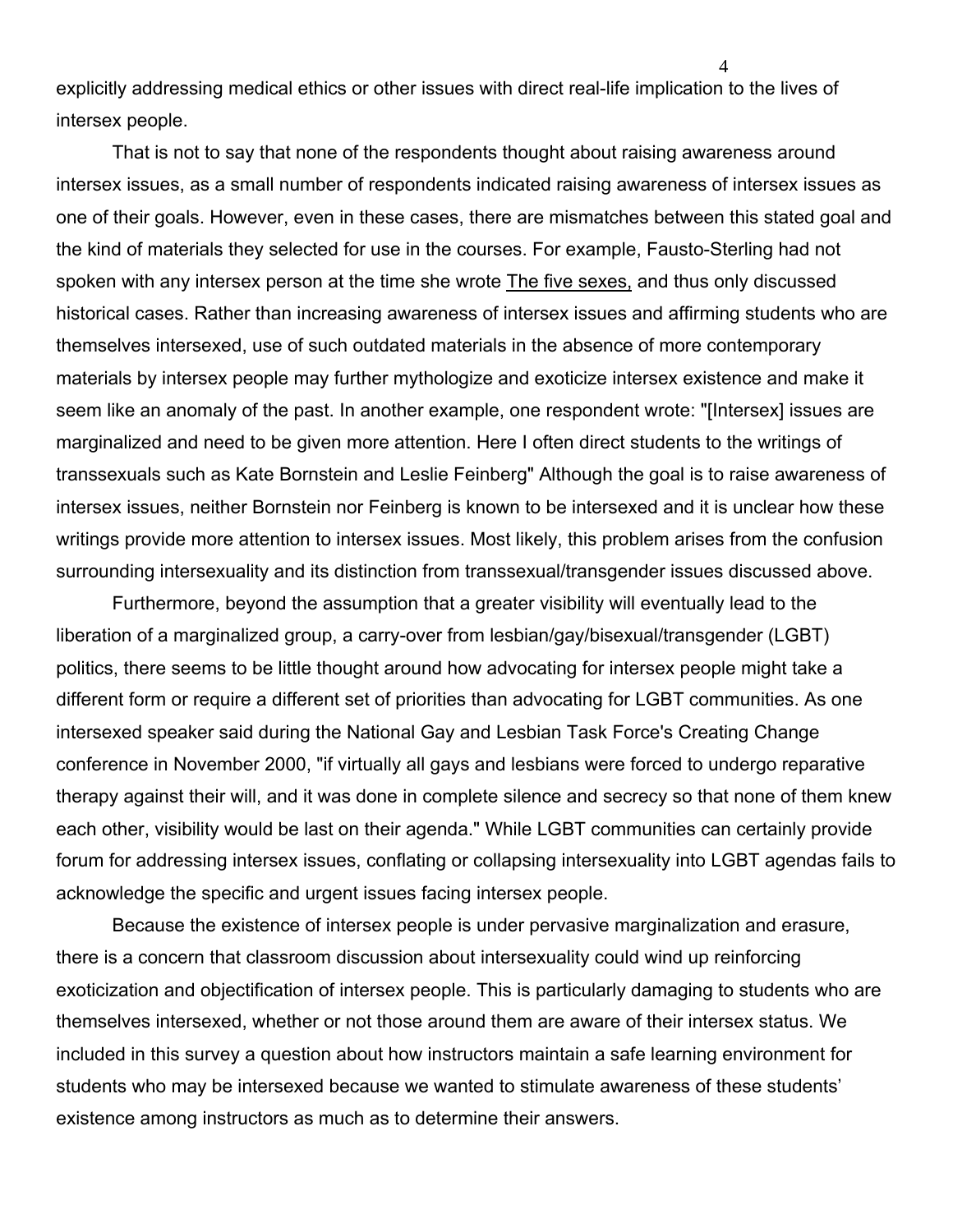In response to this question, nearly half (11) of respondents reported that they believed the general "ground rules" for the class address this issue sufficiently (although these ground rules were often not explicitly detailed). In addition, six respondents said that intersex issues would not stand out because transgender issues and other gender-related issues are also discussed in the course.

Strategies specific to intersex issues included citing statistics to show that there are many intersex people in their campus or that any of the students could be intersexed and not know it (8), as well as asking hypothetical questions like "what would you do if you had an intersexed child?" (2). These strategies are designed to demystify and de-stigmatize intersex existence, but may actually contribute to further objectification of intersex people because they seem to assume that no students already know themselves to be intersexed or have intersexed family members. In addition, the former approach also runs the risk of reducing the category of intersexuality and the medical interventions to an interesting biological trivia rather than a site of intimate physical violation.

A more troubling tendency we noticed is that some (6) respondents are actually addressing in their responses ways they make the classroom more comfortable for non-intersex students rather than actually considering classroom safety issues for students who are intersexed. A respondent wrote: "I try to connect the issue to gender, which many are more comfortable discussing... It eases them into the challenge to their own preconceptions about sex (and gender) as fixed, binary categories." There are two problems with this approach: first, it reinforces the invisibility of intersex people, and second, it prioritizes the privileged group over the marginalized one. By interpreting the question to apply to non-intersex people, these respondents further reinforced the notion that the stigmatization of intersex people is normal and legitimate.

In addition, two respondents reported that they had not had to deal with this issue because they have never had any student come out as intersexed. The lack of disclosure by intersex students in their classrooms merely indicates the intensity of erasure and silencing against intersex people in this society as well as in their classes, rather than their actual lack of existence.

Four instructors admitted that they needed further education on the issues intersex people face in order to become more sensitive to the needs of students who are intersexed, and two reported that they use first person materials written by intersex people in a non-objectifying manner. These responses are compatible with the goals and priorities of the intersex movement. In response to these stated needs, ISNA has prepared a teaching kit to help instructors incorporate intersex issues into classroom teaching in a way that addresses the lives and realities of intersex people and the social and ethical justice issues relating to surgical interventions. Additional resources address the social construction of binary sex while incorporating voices of intersex individuals and organizations with a critique of the unnecessary and traumatic impacts of medical intersex surgeries (Preves).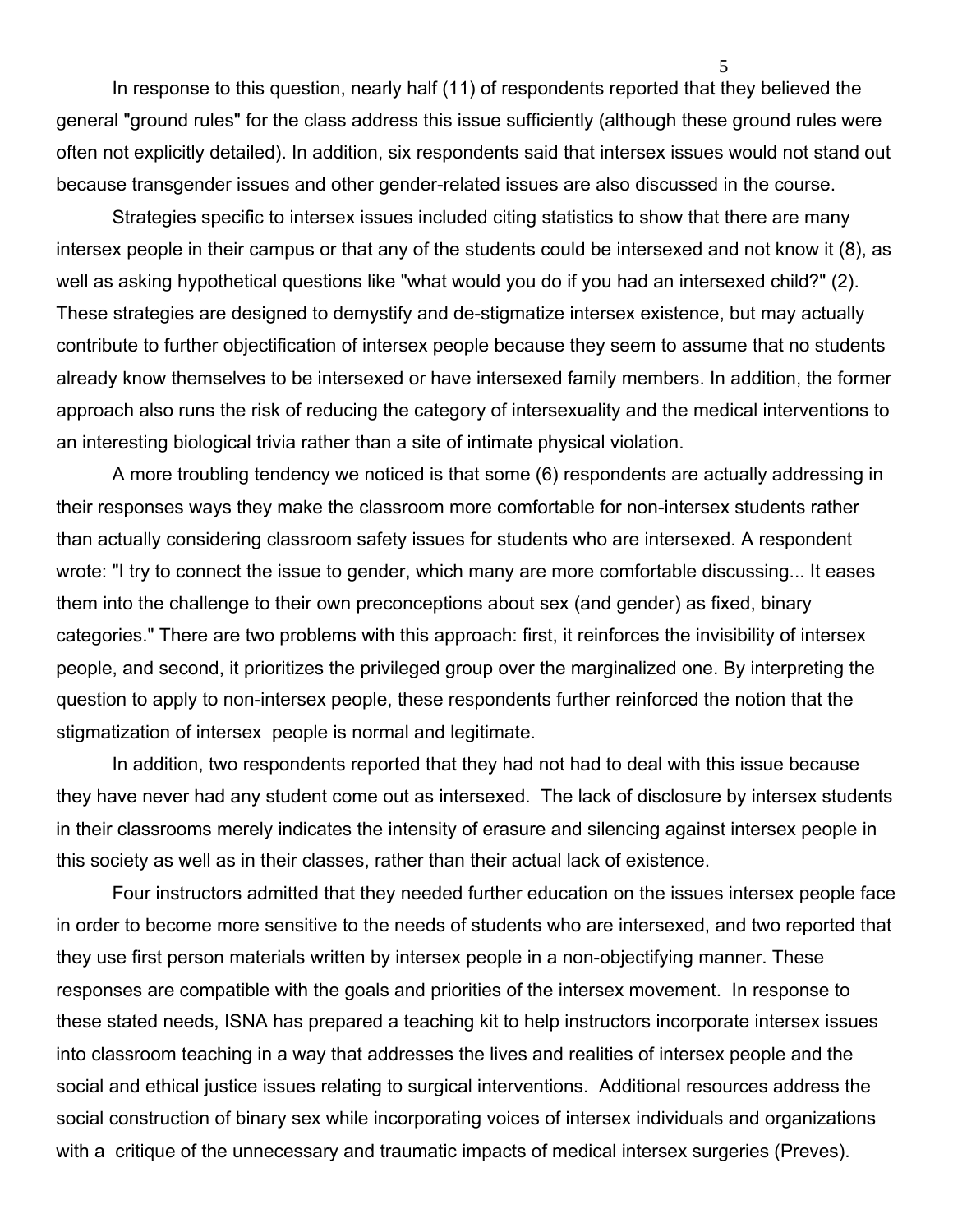Given the growing awareness and incorporation of intersex topics into Women's Studies classroom, it is important for instructors to gain understanding of not only the theoretical dimensions of intersexuality, but also the urgent practical issues facing intersex individuals.

Given the fact that virtually all respondents introduce intersex issues in order to address theories about social construction of sex and gender, as discussed above, it is not surprising that a majority (13) of respondents reported students' learning of social construction theory as the primary result of their instruction. It is encouraging that some respondents did report that students are seriously considering the ethical "dilemma" of whether or not surgery is warranted (5), that some became interested in learning more about intersex people (4), or are appalled at the medical abuse of intersex children (3), after the initial shock(12).

Four respondents reported an interesting by-product of addressing intersex issues: gay, lesbian and bisexual students felt more comfortable after discussing intersex issues in class. One respondent wrote, "several 'out' lesbian students thought this was the coolest thing in the world - seemingly somewhat mollified." Another said, "I have had many gays, lesbians and bisexuals tell me that they feel much better about themselves after taking my course and hearing alternative views such as Fausto-Sterling's." While this is a positive side effect, it appears that discussions about intersex within Women's Studies often get "stuck" in such discussions, as one instructor puts it, and do not address issues and concerns specific to the lives of intersex people.

But perhaps this is an inaccurate way to describe the situation; a better way to understand it may not be to assume that discussions are "stuck" prematurely, but that they are in need of a different framework that addresses issues of medical ethics, social justice, and erasure. What is needed are courses that treat intersex people as ends and not just means, and that start from the assumption that intersex people are experts and authorities of their own experiences and that their voices should be required materials .

While it is important and encouraging that feminist and LGBT communities are beginning to recognize and embrace the issue of intersexuality, and Women's Studies, Gender Studies and Queer Studies courses may be the only place where intersexuality is incorporated into the curriculum, the specific ways in which intersex issues are introduced in these classrooms should be strengthened and made more relevant to the social justice movement. Despite instructors' good intentions, a lack of awareness and attention to the realities of intersex lives biases the presentation of the topic, potentially unintentionally perpetrating the invisibiliyg and objectification of intersex people.

#### **Guidelines for Teaching Intersex Issues**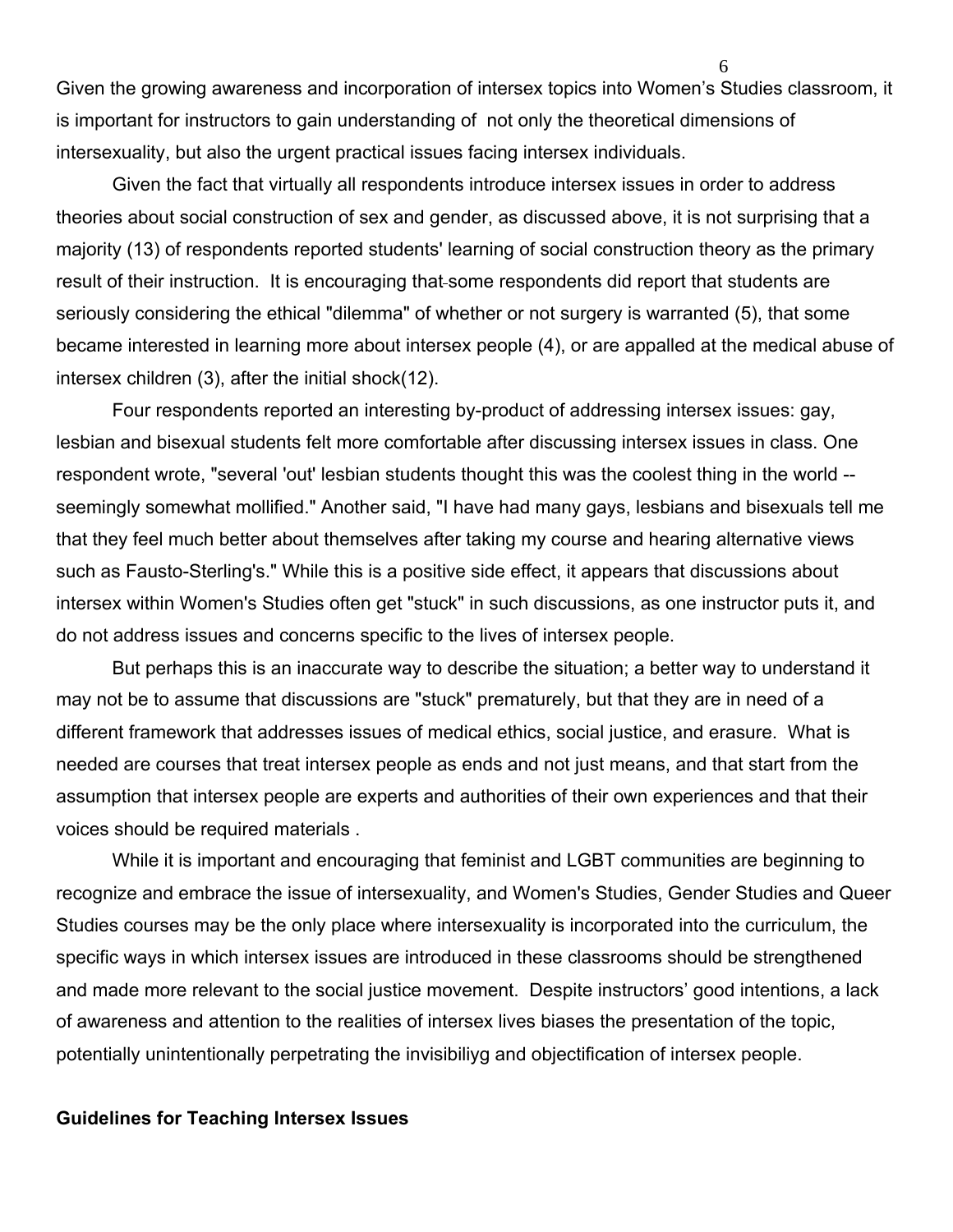What follows below is the list of recommendations we have developed in order to address intersex issues in Women's Studies courses. While it is not definitive, we believe that it is a good starting point as it addresses some of the common problems we discovered in the survey.

- Give authority to intersex people. When teaching about intersex, introduce students to firstperson narratives as well as academics writings by intersex authors, such as those found in Alice Dreger's Intersex in the Age of Ethics and on the web site of Intersex Society of North America (www.isna.org) while being careful not to indulge voyeuristic attitudes. If you are using materials created by non-intersex authors, make an effort to avoid presenting intersex voices as in need of legitimatizing or interpretation by non-intersex "specialists."
- Do not exploit intersex existence for gender/sex deconstruction only; make sure to address real-life issues faced by intersex people. If the social construction theory needs to be addressed, do so in the context of exposing and resisting the oppression against intersex people. In other words, use theories to support people, rather than the other way around.
- Assume that intersex people are everywhere, including in your classroom. Do not ask hypothetical questions as if none of the students are intersexed or family members of an intersex person. Do not expect intersex students to "come out" in the class, or interpret the absence of openly intersex students as the absence of intersex individuals.
- Recognize that intersex movement may have priorities and strategies beyond those of gay and lesbian movement or transgender movement. Do not automatically treat intersex issues simply as an extension to LGBT issues, or intersex people as a subgroup within LGBT communities.
- Draw connections to many issues, not just LGBT issues. Consider implications of the intersex movement on dis/ability movement (normalization of bodies marked as different), psychiatric survivor movement, medical ethics (informed consent), health activism, feminist anti-violence movements (child sexual abuse, domestic violence, female genital cutting, etc.), reproductive rights, children's and youth rights, etc. and vice versa.
- Recognize that it is not the responsibility of intersex people to deconstruct binary gender/sex or to be used as guinea pigs to test out the latest theory about gender. Do not be disappointed that many intersex people are not interested in becoming a member of the third gender or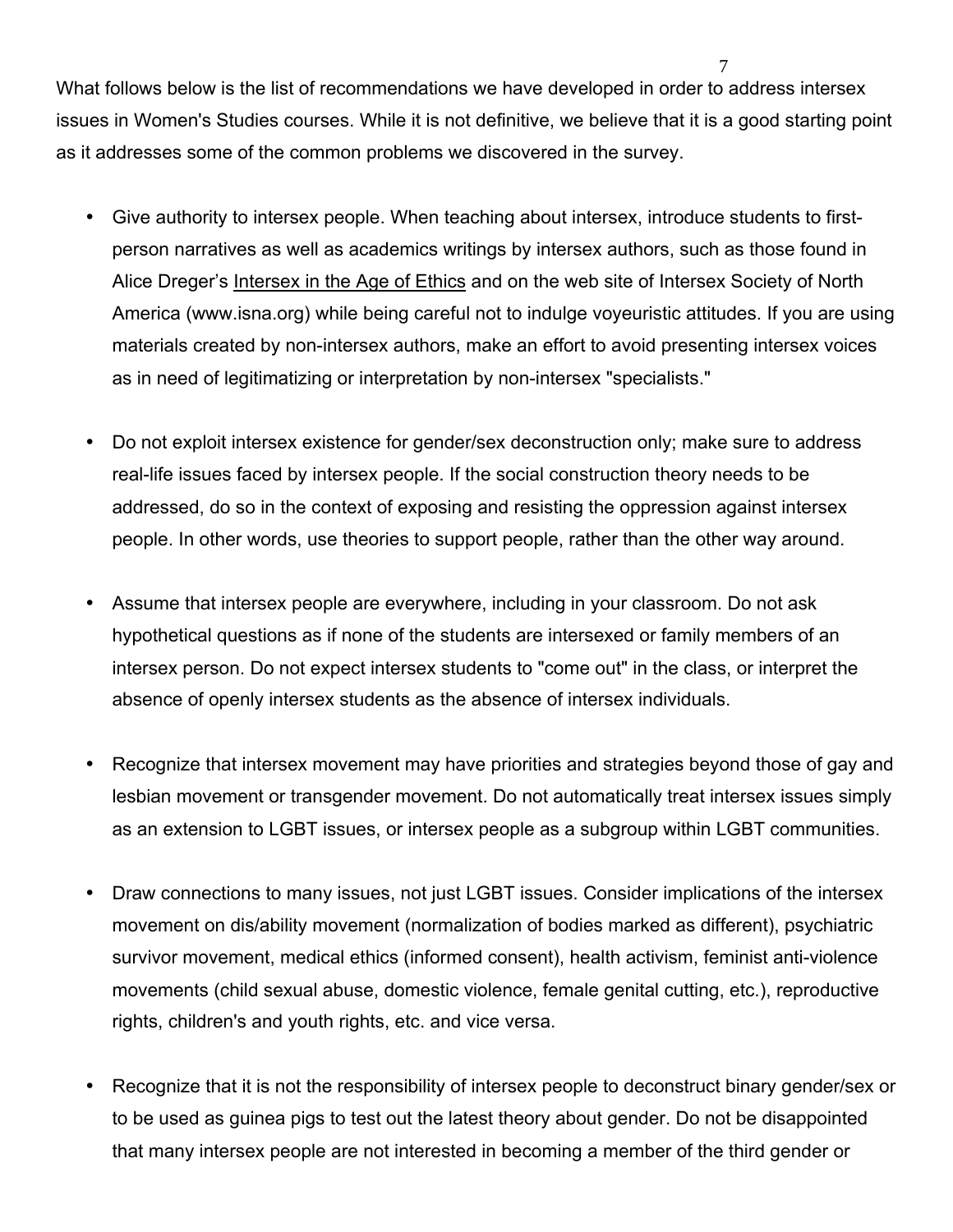overthrowing sex categories altogether, although we should support those people who happen to be interested in these things, whether they are intersexed or not.

8

- Engage yourself and your students in the actual activist work in support of the intersex movement. It is essential for feminist scholars to contribute something back to the movement they study rather than merely using it as an object of academic inquiry.
- Educate yourself about intersex issues. For example, learn which words and phrases are preferred or not preferred by intersex people and why.

### **Conclusion**

Before the Second Wave of women's movement, the only published information about women's bodies and sexualities came from male doctors who claimed authority over them; the emergence of women's health movement and the publication of literatures such as Our bodies, ourselves changed that, forever. Today's feminist scholars thus have the fundamental moral and scholarly obligation to support intersex people's struggle to regain their own voice and narratives by bringing them into the classroom, while critically interrogating feminist and medical perspectives on intersexuality. Indeed, there appears to be growing interest and attention to intersex issues in Women's Studies classrooms, providing a potential space to educate students and encourage activism around these issues.

Yet too often, exploration of the political and practical issues relating to intersex lives have been marginalized in feminist scholars' use of intersex existence in support of their theoretical and pedagogical deconstructions. While feminist scholars have been hard at work using the existence of intersex people to deconstruct gender in their theories and classrooms, the medical profession has been busy "reconstructing" intersex bodies through unnecessary and often damaging surgeries to fit those same binary norms and standards that feminists are attempting to dismantle. As with any feminist undertaking, it is essential that theory and practice must meet, that feminist scholarship and pedagogy must engage with activist strategies that address the real-life issues that intersex individuals face.

#### **Notes**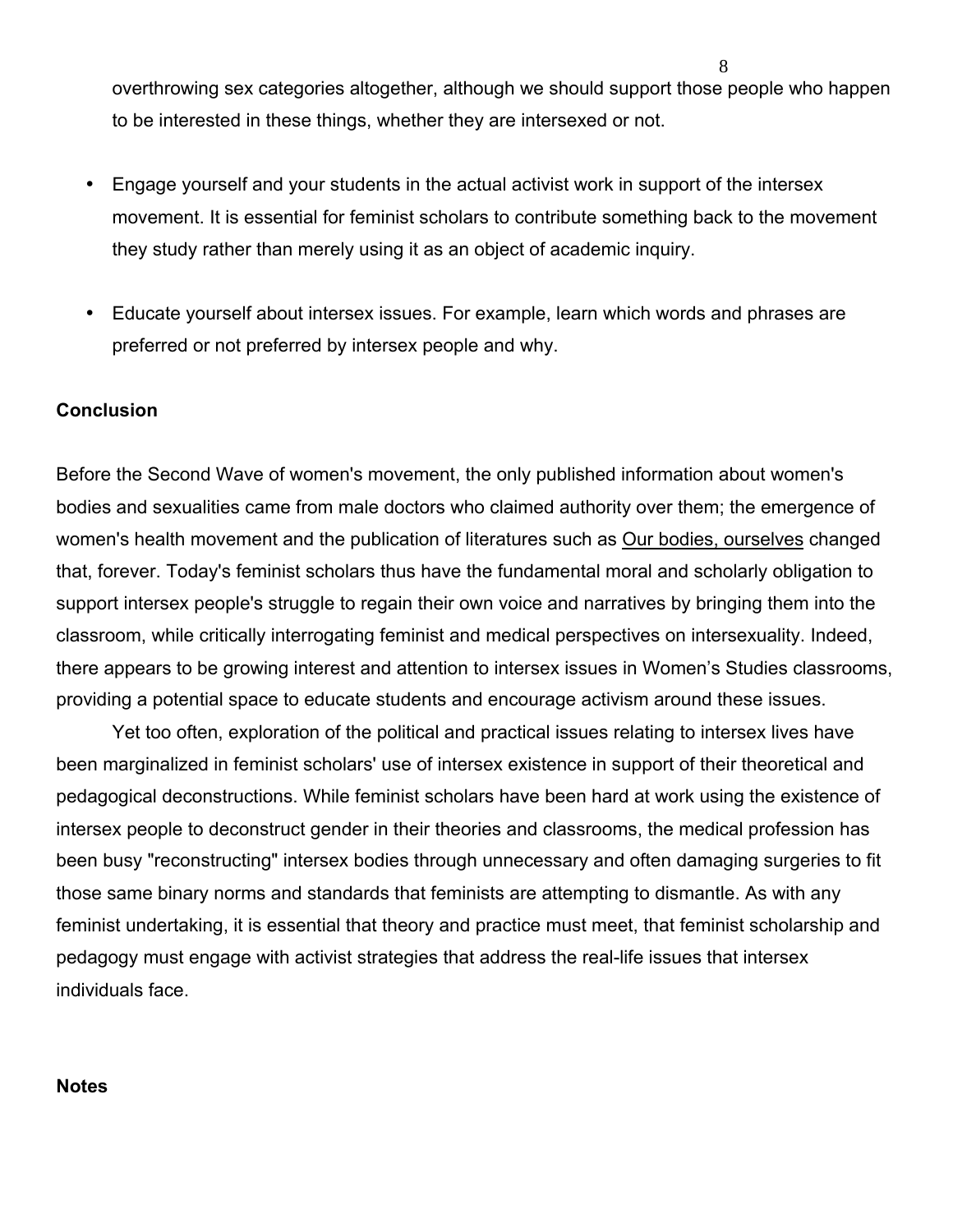This paper is based on the 16-page booklet "Teaching Intersex Issues: A Guide for Teachers in Women's, Gender and Queer Studies" by Emi Koyama and Lisa Weasel, distributed through Intersex Society of North America as part of the "Intersex Teaching Kit." For more information, visit ISNA's web site at http://www.isna.org/ or contact ISNA at PO Box 301, Petaluma, CA 94953.

We would like to acknowledge and thank Cheryl Chase, Morgan Holmes, and Alice Dreger for sharing their insights with us for this project